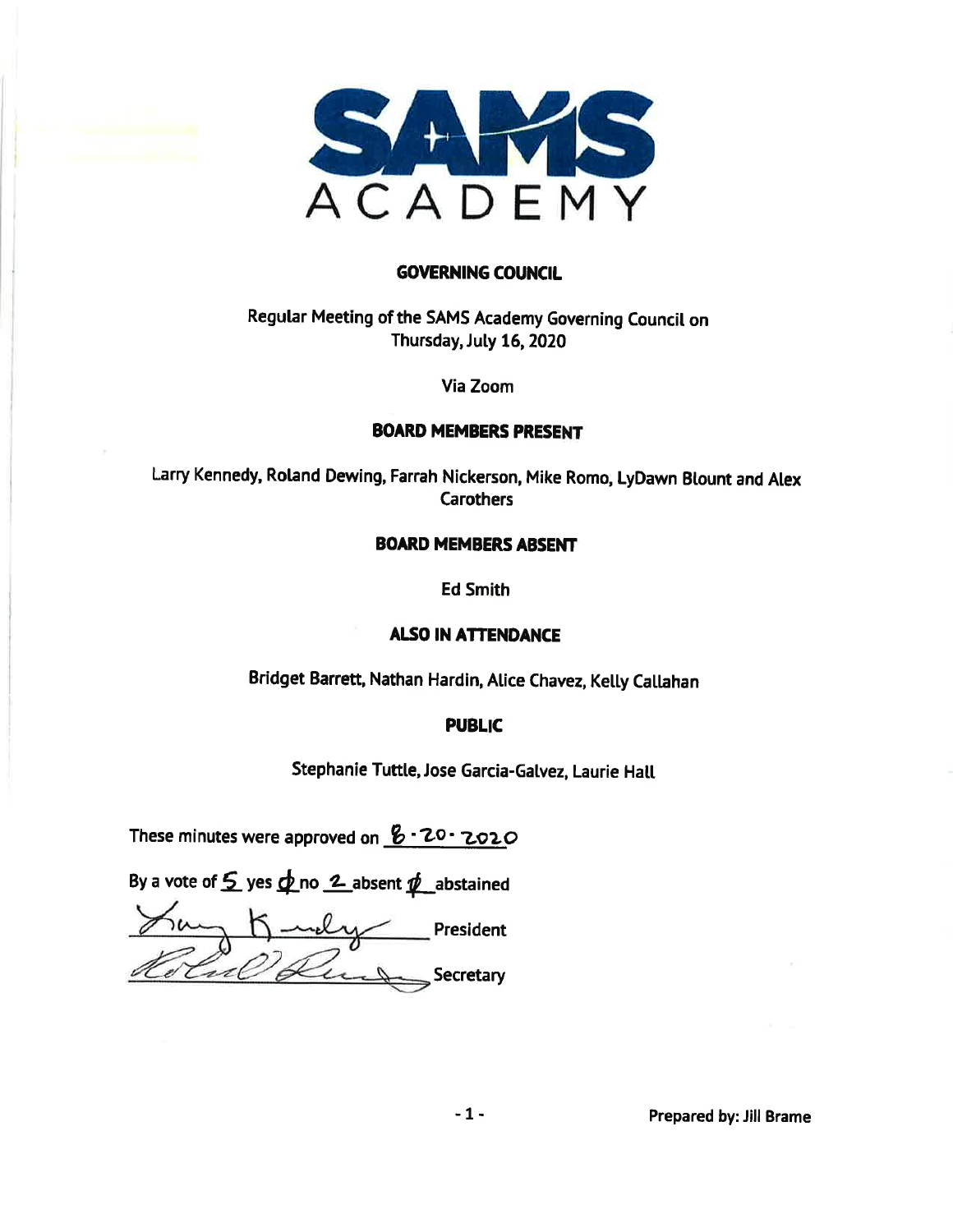## **I. Call to Order**

Larry called to order the Regular Meeting of the Governing Council for the Southwest Aeronautics, Mathematics, and Science Academy on July 16, 2020 at 8:30AM on zoom.us.

## **A. Roll Call**

Larry asked Jill to call roll. Jill called Larry Kennedy, Farrah Nickerson, Roland Dewing, LyDawn Blount, and Mike Romo. Ed Smith was absent. Alex Carothers was absent during roll call.

## **B. Adoption of the Agenda\***

Larry asked for a motion to approve the agenda. Farrah made a motion to approve the agenda. Mike seconded the motion. Larry called for a roll call vote to approve the agenda. Jill called Farrah Nickerson, Roland Dewing, LyDawn Blount, Mike Romo, and Larry Kennedy; all voted yes. The motion carried unanimously.

## **C. Review/Approval of Minutes from June 25, 2020\***

Larry asked for a motion to approve the minutes from the June 25 special meeting. Farrah made a motion to approve the minutes. Mike seconded the motion. Larry called for a roll call vote to approve the June 25 minutes. Jill called Farrah Nickerson, Roland Dewing, LyDawn Blount, Mike Romo, and Larry Kennedy; all voted yes. The motion carried unanimously.

## **II. Closed Session**

 **A. Limited personnel matters, pursuant to NMSA 1978, Section 10-15-1(H)(2) and matters subject to the attorney-client privilege pertaining to pending or threatened litigation in which the public body is or may become a participant to NMSA 1978, Section 10-15-1(H)(7).** 

Larry said there was no need for closed session.

## **III. Open Session**

#### **A. Action on matters discussed in Closed Session**

No closed session.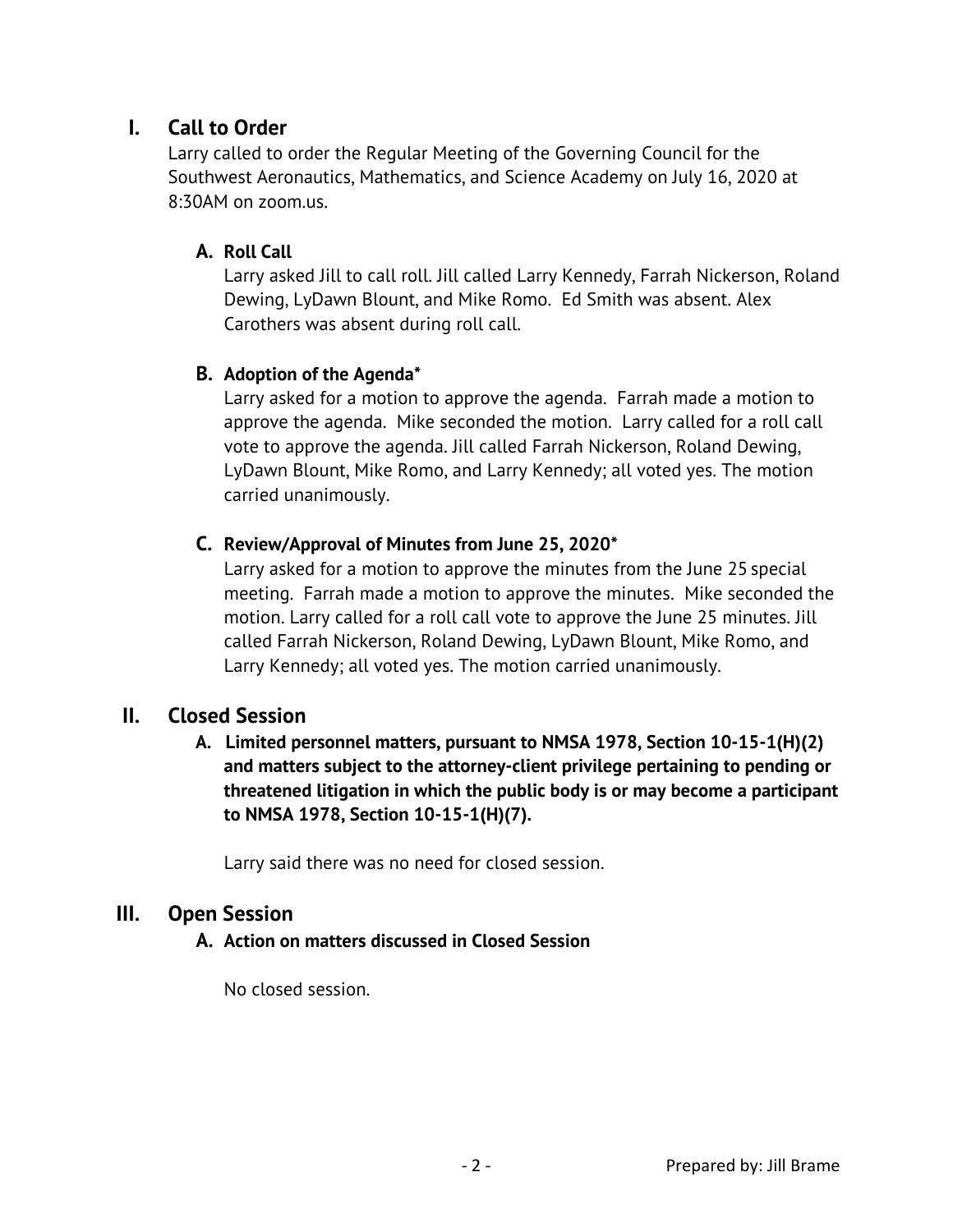## **IV. Ongoing Business Matters**

### **A. Aviation Program Update**

Nathan reported the following:

\* The state is allowing SAMS graduated seniors until December 15 to finish flying to get their license. Two students are flying currently, then the other two will begin.

- \* Moving maintenance shop to save cost and time.
- \* The program is growing with more classes.
- \* PED approved the disposal of the simulator
- \* looking at potentially adding a second plane to the fleet

## **B. Governing Council Recruitment**

Larry reminded everyone that if a someone is interested in becoming a board member, applications should be sent to him.

## **C. Building Lease**

The city approved the lease and it has been signed.

## **V. Governing Council Development**

## **A. Presentation from Kelly Callahan PCSNM**

Kelly has sent the proposals for the 2020-21 school year to Larry for the Governing Council training. They will focus more on developing an evaluation process for the Head Administrator. Kelly will also help with the development of the policies that are needed. She is also going to be working with Bridget. Kelly said she looked forward to working with this top-notch governing council again.

## **VI. New Business Matters**

## **A. IT Vendor Contract Discussion**

Bridget asked Jill to discuss this item. Jill told the board that the company has been out working already and we are very happy with them. It was asked about the cost and Jill said around \$55,000 is the cost. LDD is also getting Chromebooks ordered for our students.

## **B. Audit Committee\***

Larry said that he is still ok being on the Audit committee. He said that Scott Peck will also remain on the committee. Larry asked LyDawn if she wanted to continue to be on the committee and she said she would continue to serve. No action needed.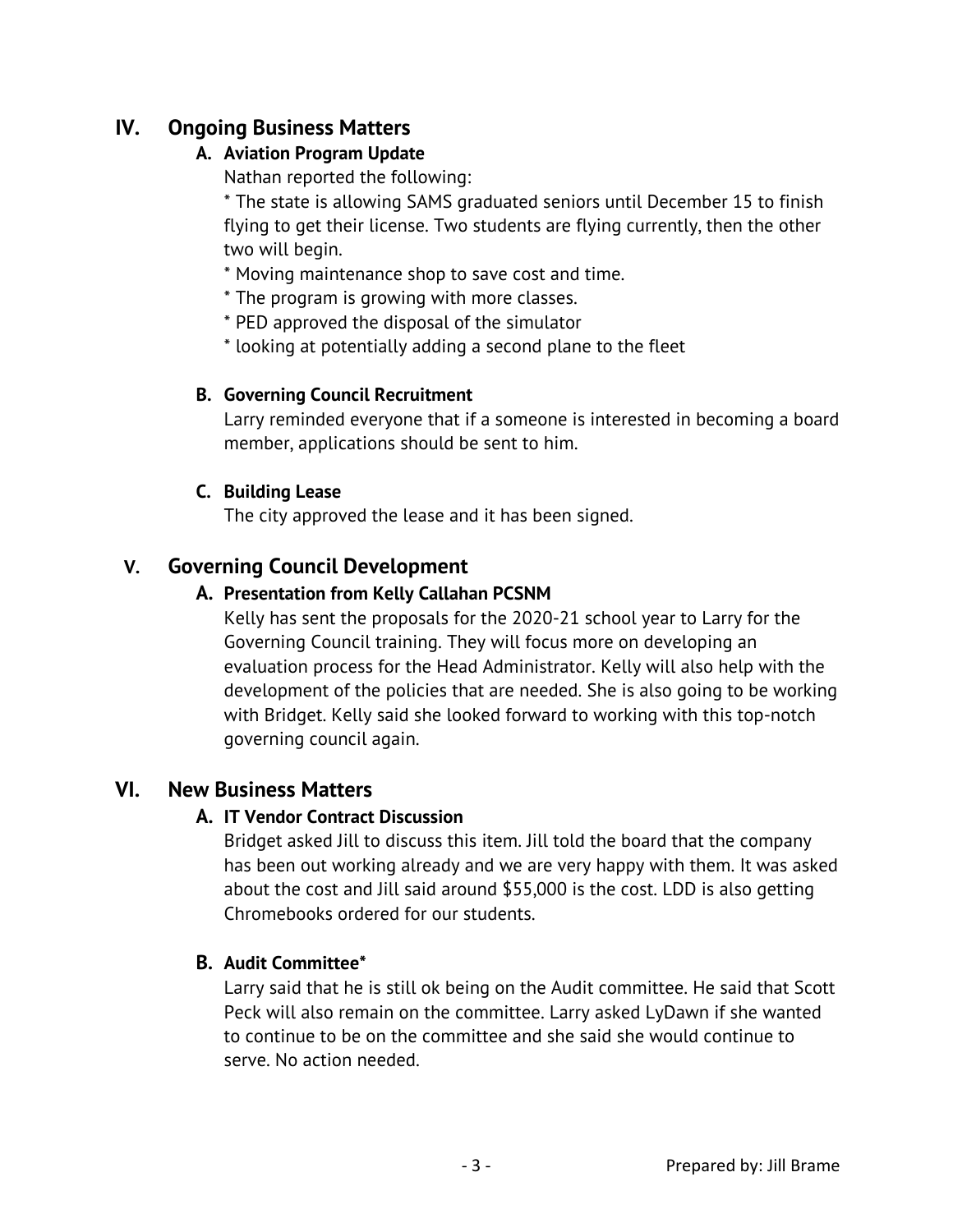## **C. Finance Committee\***

Larry said he and Roland currently serve on this committee. He said he would like to remove himself off this committee. Larry asked if anyone wanted to replace him. No other members wanted to join this committee. No action needed to be taken.

## **D. Policy Manual Revision – Student's Right to Self-Administer Certain Medication\***

Larry asked Bridget to explain this item. Bridget said that we need to have new policy added to the student handbook as directive from the state. This policy allows students to administer their own medication as needed; i.e. inhalers, adhd meds, etc. Bridget said this has been sent to the lawyer; no response yet. Larry called for a motion, pending the lawyers approval. Farrah made a motion to approve the policies pending approval from the lawyer. Roland seconded. Larry called for a roll call vote to approve the agenda. Jill called Farrah Nickerson, Roland Dewing, LyDawn Blount, Mike Romo, and Larry Kennedy; all voted yes. The motion carried unanimously.

\* Alex arrived at 9AM. His connection was unstable was available for the next two votes.

## **E. Audit Engagement Letter for CLA\***

Larry said that the letter for engagement for the auditors, Clifton Larson Allen, was due by June 30 and he had to sign the document. Larry called for a motion to approve him signing before the meeting. Roland made a motion to approve Larry signing the engagement letter. Farrah seconded. Larry called for a roll call vote to approve the signature for the engagement with CLA. Jill called Farrah Nickerson, Roland Dewing, LyDawn Blount, Alex Carothers, Mike Romo, and Larry Kennedy; all voted yes. The motion carried unanimously.

## **F. Re-entry Assurances Document for PED\***

Bridget explained this re-entry assurance document was due to PED by July 15. It covers the academic and socio-emotional needs of our students during the pandemic. Larry said because it was due before the meeting, he had to sign it on July 14<sup>th</sup>. Larry called for a motion. Mike made motion to approve Larry signing the assurance document for the re-entry. Alex seconded. Larry called for a roll call vote to approve the assurances document signature by Larry. Jill called Farrah Nickerson, Roland Dewing, LyDawn Blount, Alex Carothers, Mike Romo, and Larry Kennedy; all voted yes. The motion carried unanimously.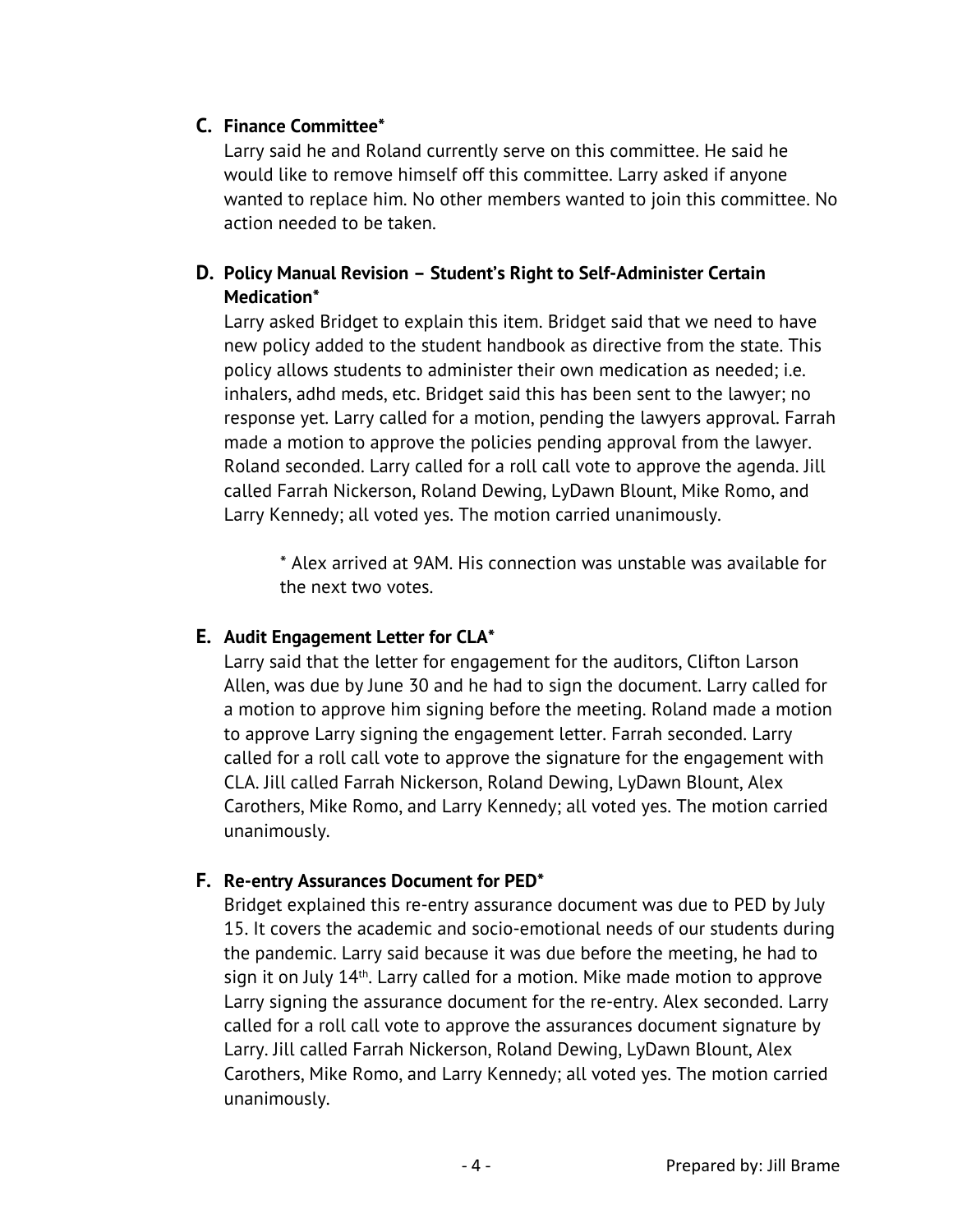## **G. Revised Teacher Salary Schedule\***

Jill explained that after the legislative session, the 4% raise for teachers was decreased to 1%. The salary schedule presented shows the 1% raise from the 2019-20 school year. Larry called for a motion. Farrah made a motion to approve the revised teacher salary schedule. Roland seconded. Larry called for a roll call vote to approve the revised teacher salary schedule. Jill called Farrah Nickerson, Roland Dewing, LyDawn Blount, Mike Romo, and Larry Kennedy; all voted yes. The motion carried unanimously.

## **VII. Administrative Update**

## **A. Preparations for Fall Semester**

Bridget explained what is being done at the school to make the building safe for students return. She showed some pictures of the construction happening. Larry informed everyone that the city has approved the changes and the correct permits have been given.

## **VIII. Finance Report**

## **A. Business Office Operation Update**

Alice reported that the finance committee met before the board meeting. She also reported:

\* Revenues are 96.9% of budget.

\* Expenditures are 59.5% of the budget

## **B. Voucher Approvals\***

Larry said that the Finance Committee recommends the check register. Larry called for a motion to approve the vouchers. Farrah made a motion to approve the vouchers. Mike seconded the motion. Larry called for a roll call vote to approve the vouchers. Jill called Farrah Nickerson, Roland Dewing, LyDawn Blount, Mike Romo, and Larry Kennedy; all voted yes. The motion carried unanimously.

## **C. Budget Adjustment Requests\***

**BARs 47-D:** Larry called for a motion to approve BAR 47-D. Farrah made a motion to approve BAR 47-D. Mike seconded the motion. Larry called for a roll call vote to approve BAR 47-D. Jill called Farrah Nickerson, Roland Dewing, LyDawn Blount, Mike Romo, and Larry Kennedy; all voted yes. The motion carried unanimously.